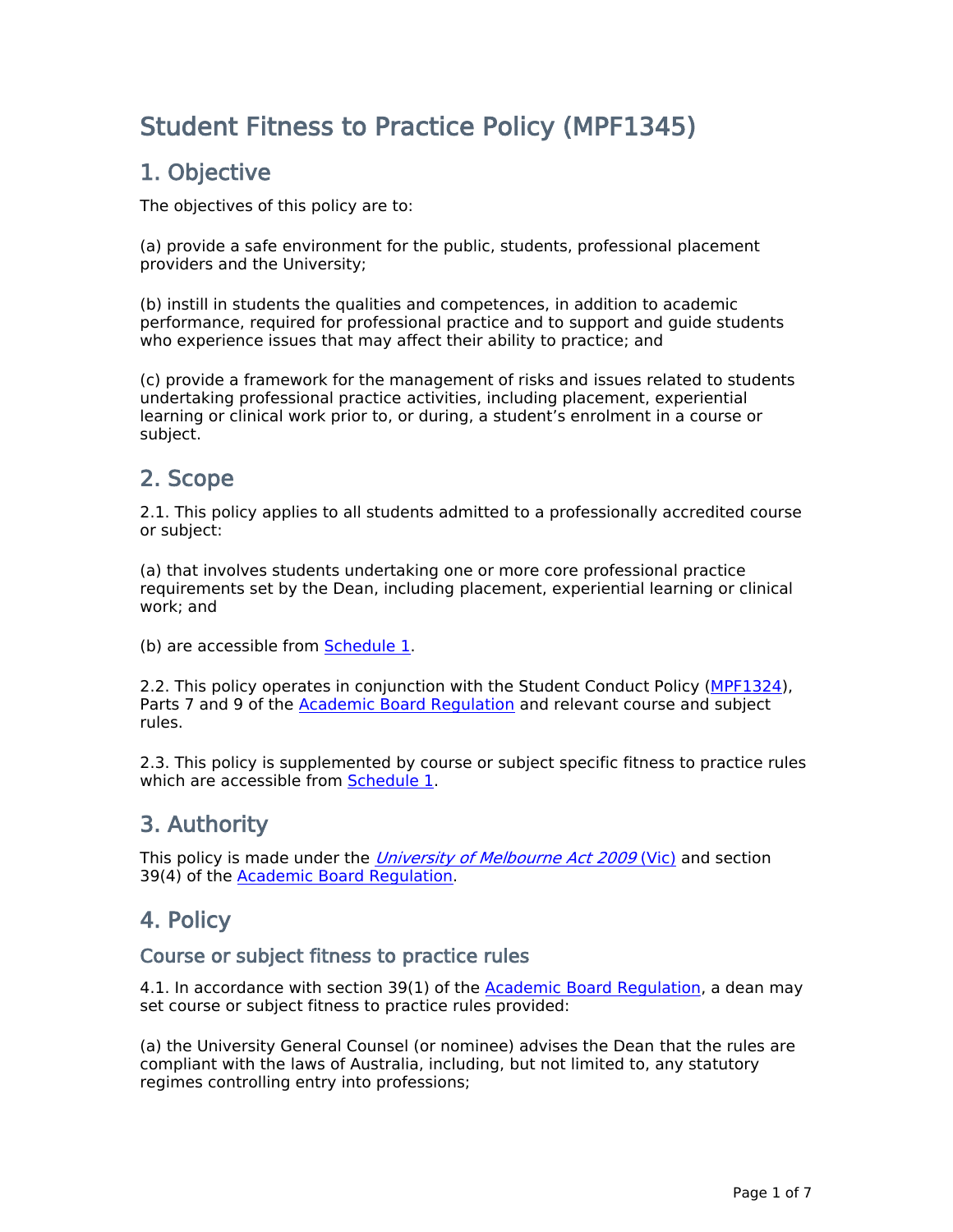(b) the Academic Secretary, advises that the rules are:

i. compliant with Section 39(1) of the **[Academic](https://about.unimelb.edu.au/strategy/governance/regulatory-framework/legislative-framework) [Board](https://about.unimelb.edu.au/strategy/governance/regulatory-framework/legislative-framework) [Regulation](https://about.unimelb.edu.au/strategy/governance/regulatory-framework/legislative-framework)** and this policy; and

ii. proportionate with the objectives of this policy; and

(c) the dean makes the rules publicly accessible on the faculty web pages.

4.2. The course or subject fitness to practice rules must:

(a) clearly identify, document and communicate a code of conduct for practice in the course or subject;

(b) identify at least one faculty fitness to practice officer with contact details; and

(c) inform that failure to meet fitness to practice rules may lead to a fitness to practice hearing in accordance with this policy.

#### **Notification and consent**

4.3. Deans must ensure that students are notified of this policy and the course or subject fitness to practice rules prior to admission to a course or subject listed in [Schedule](https://about.unimelb.edu.au/strategy/governance/regulatory-framework/policies/policy-library-docs/schedule-1-student-fitness-to-practice-policy-mpf1345) [1](https://about.unimelb.edu.au/strategy/governance/regulatory-framework/policies/policy-library-docs/schedule-1-student-fitness-to-practice-policy-mpf1345) of this policy.

4.4. Deans must ensure that this policy and the relevant course or subject fitness to participate statement is accessible to students from the course or subject listing in the University Handbook.

4.5. Deans must ensure that external stakeholders supervising students are notified of this policy and the course or subject fitness to practice rules prior to accepting students into the relevant activity.

4.6. By enrolling in subjects or courses, students agree to comply with the fitness to practice rules applicable to those subjects or courses. The relevant rules are those accessible in the course or subject listing in the University handbook.

4.7. Deans must ensure advice is provided to applicants or students with concerns about their ability to complete the practice requirements of a course or subject.

#### **Fitness to practice concerns**

4.8. A stakeholder may raise in writing a fitness to practice concern about a student to the relevant faculty fitness to practice officer provided there is a reasonable belief that a student will potentially breach, or has breached, one or more fitness to practice rules for the course or subject.

4.9. Upon receiving a written fitness to practice concern, where appropriate and possible, the faculty fitness to practice officer must:

(a) informally discuss and address fitness to practice issues directly with the relevant student;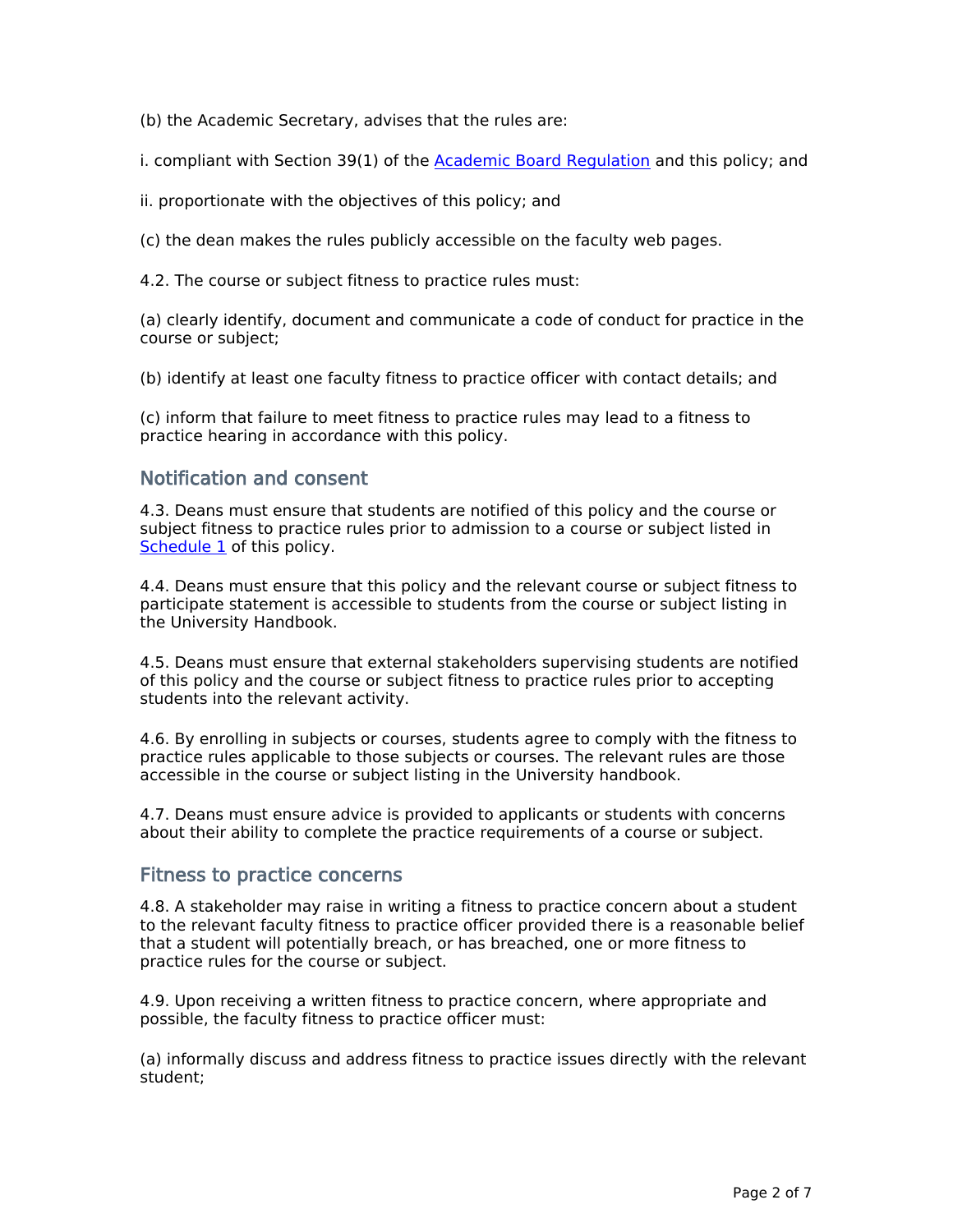(b) where concerns raised are deemed valid, provide advice on how best to improve conduct and competence, and where appropriate, identify support and adjustments that may be provided to the student so that fitness to practice issues do not arise again; and

(c) comply with the Privacy Policy ([MPF1104\)](file:/usr/local/tomcat/MPF1104) and Records Management Policy ([MPF1106\)](file:/usr/local/tomcat/MPF1106).

4.10. Upon receiving a written fitness to practice concern, the faculty fitness to practice officer may investigate the matter further and may:

(a) refer the matter in writing to a faculty Fitness to Practice Committee where:

i. . the matter falls outside student general misconduct, academic misconduct, or Suspension Orders under Part 9 of the [Vice-Chancellor](https://about.unimelb.edu.au/__data/assets/pdf_file/0032/19778/Vice-Chancellor-Regulation.pdf) [Regulation](https://about.unimelb.edu.au/__data/assets/pdf_file/0032/19778/Vice-Chancellor-Regulation.pdf); and

ii. the faculty fitness to practice officer has a reasonable belief that a student may potentially breach, or has breached one or more of the fitness to practice rules for the course or subject;

(b) allege student general or academic misconduct;

(c) make a request to the Vice-Chancellor under Section 29 of the [Vice-Chancellor](https://about.unimelb.edu.au/__data/assets/pdf_file/0032/19778/Vice-Chancellor-Regulation.pdf) [Regulation;](https://about.unimelb.edu.au/__data/assets/pdf_file/0032/19778/Vice-Chancellor-Regulation.pdf) and/or

(d) not action the concern if the faculty fitness to practice officer does not reasonably believe that a student will potentially breach, or has breached, one or more fitness to practice rules for the course or subject.

4.11. Nothing in section 4.10 requires the faculty fitness to practice officer to take any action under section 4.9 or investigate a matter further before undertaking an action under section 4.10(a)-(d).

4.12. Student general or academic misconduct proceedings take precedence over proceedings under this policy.

4.13. Proceedings against a student may be taken under this policy for conduct also found to be student academic misconduct or student general misconduct as long as the student academic misconduct or student general misconduct matter is heard first.

4.14. Nothing in this policy derogates the right, under agreement or deed, of an external stakeholder to remove the student from the professional practice activity.

## **5. Procedural principles**

#### **Faculty Fitness to Practice Committee**

5.1. Deans must establish, when a matter is required to be heard under this policy, at least one faculty Fitness to Practice Committee to hear and decide by a simple majority whether a student is likely to, or has breached, one or more fitness to practice rules for a course or subject.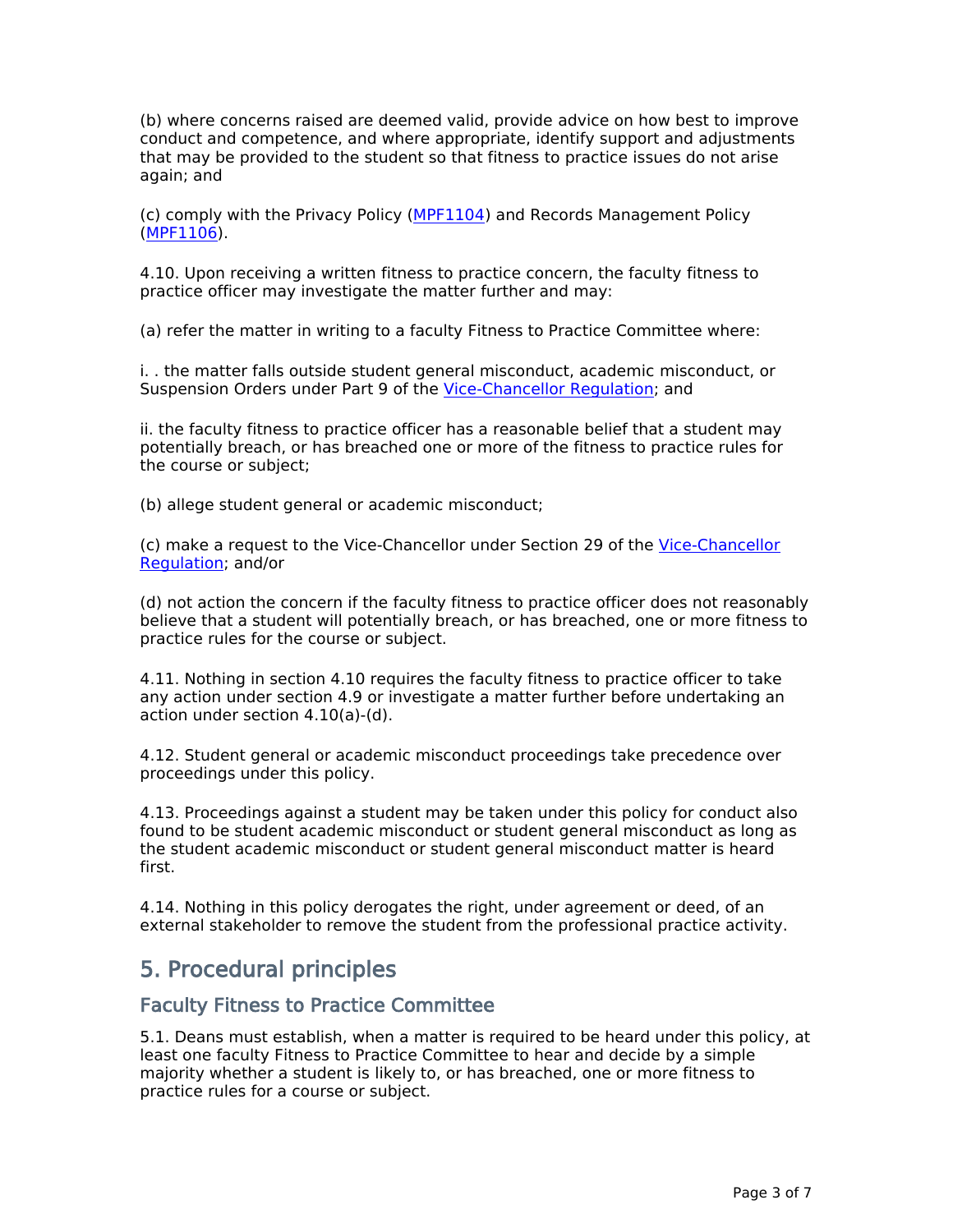5.2. Nothing in Section 5.1 prevents a dean establishing a faculty Fitness to Practice Committee at a school or departmental level.

5.3. The faculty Fitness to Practice Committee comprises:

(a) three voting members who are:

i. two academic staff, one who must be a senior member of academic staff to chair the committee; and

ii. one external professional practitioner from the student's potential profession; or

iii. one academic who is currently practicing, or has practiced, within the last eight years, in the student's potential profession.

(b) up to two non-voting attendees to guide and advise the committee being:

i. the relevant faculty fitness to practice officer; and

ii. if required, an academic staff member from the student's course or subject.

5.4. Deans must appoint to the faculty Fitness to Practice Committee a member of professional staff as non-voting secretary to record in writing the proceedings and decisions of the committee.

#### **Hearings**

5.5. For a matter to be heard by the faculty Fitness to Practice Committee, the faculty fitness to practice officer must notify a student in writing:

(a) that the faculty fitness to practice officer has a reasonable belief that a student may potentially breach, or has breached, one or more of the fitness to practice rules for the course or subject;

(b) what allegedly constitutes the potential or actual breach of the fitness to practice rules in the specific course or subject;

(c) that their case has been referred to a faculty Fitness to Practice Committee for a hearing;

(d) the place, time and date of the faculty Fitness to Practice Committee hearing, which must be at least 10 business days from the notice date;

(e) the student's right to respond to the allegation in advance of the hearing in writing, or in person at the hearing, or both;

(f) the student's right to notify the faculty fitness to practice officer that the student will be supported at the hearing by a named support person or an officer of Student Union Advocacy Service. The named support person cannot be legally trained; and

(g) of this policy and the relevant course or subject fitness to practice statement made under this policy.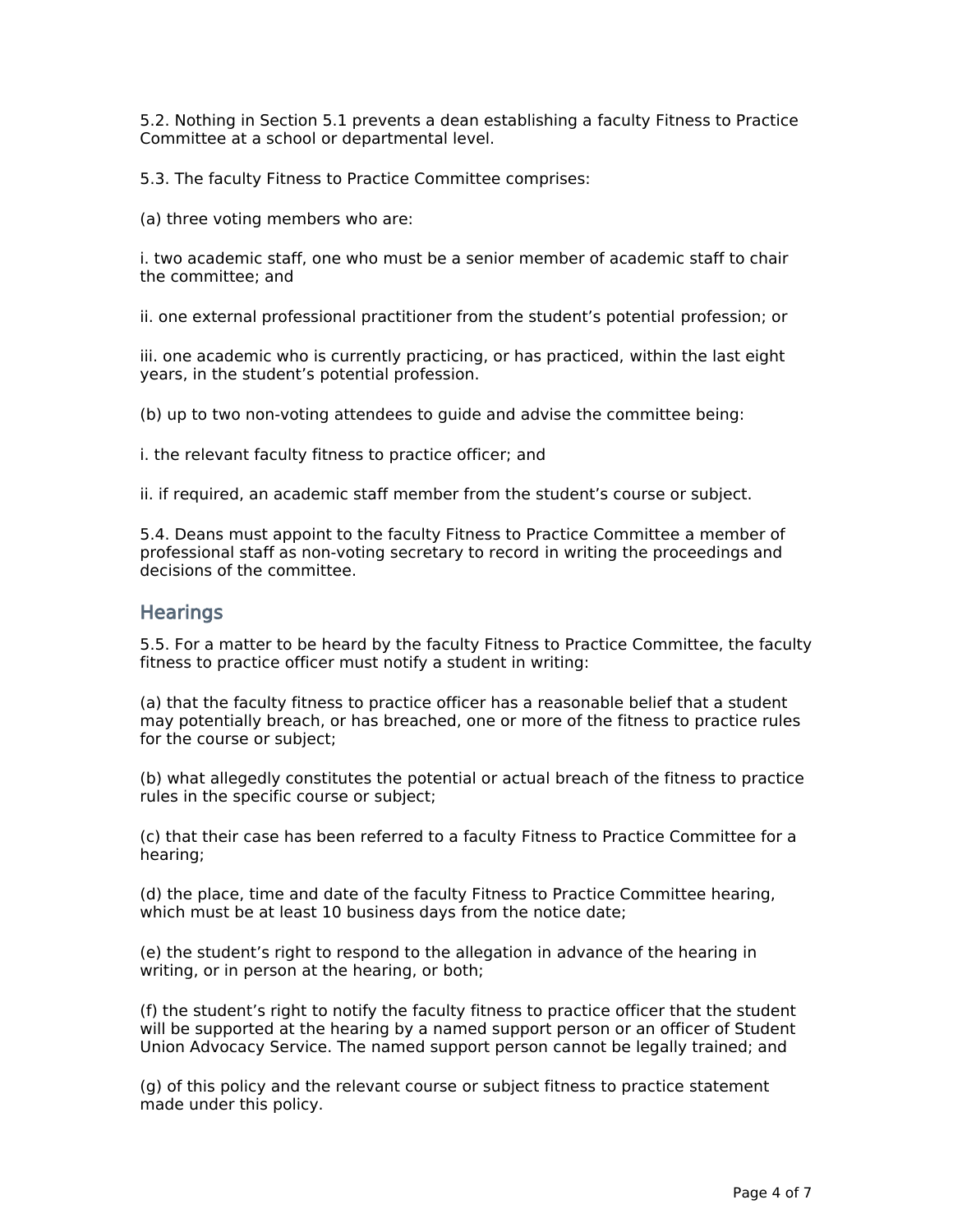5.6. Students may:

(a) respond to the allegation in section 5.5 (b) in advance of the hearing in writing, or in person at the hearing, or both; and

(b) bring a named support person or an officer of Student Union Advocacy Service to support the student at the hearing. The named support person cannot be legally trained.

#### **Outcomes**

5.7. Following a hearing, and before making a recommendation under section 5.9 of this policy, a faculty Fitness to Practice Committee:

(a) if satisfied that it is necessary to properly evaluate the student's fitness to practice, may require the student to undergo specified medical, or other health professional, assessment or testing with:

(i) that assessment or testing to take place within a specified time and with a health professional chosen by the University; and

(ii) the University to bear the expense of the assessment or testing; and

(b) in requiring the student to undertake an assessment or test in accordance with 5.13(a), the Fitness to Practice Committee must:

(i) be satisfied that there is no less restrictive means reasonably available to enable the person to be assessed or tested; and

(ii) must make the results of the assessment or testing available to the student before a decision is made by the Fitness to Practice Committee.

5.8. Failure by a student to undertake the medical, or other health professional, assessment under Section 5.7 of this policy is not to be actioned as student general misconduct under Part 9 of the [Vice-Chancellor](https://about.unimelb.edu.au/__data/assets/pdf_file/0032/19778/Vice-Chancellor-Regulation.pdf) [Regulation,](https://about.unimelb.edu.au/__data/assets/pdf_file/0032/19778/Vice-Chancellor-Regulation.pdf) but the relevant faculty Fitness to Practice Committee may take the failure into account in making a recommendation under Section 5.9.

5.9. The faculty Fitness to Practice Committees must make a recommendation to the relevant dean within two business days of the hearing or within two business days of receiving the results of the assessment or testing under section 5.7.

5.10. On the recommendation of the faculty Fitness to Practice Committee, a dean may either dismiss the matter with no further action or undertake any of the actions in accordance with section 39(2) of the [Academic](https://about.unimelb.edu.au/strategy/governance/regulatory-framework/legislative-framework) [Board](https://about.unimelb.edu.au/strategy/governance/regulatory-framework/legislative-framework) [Regulation](https://about.unimelb.edu.au/strategy/governance/regulatory-framework/legislative-framework).

5.11. Where a student's enrolment is suspended, deans must consider whether a student should be compensated for course or subject fees.

5.12. Within five business days of the hearing, or within five business days of the Fitness to Practice Committee receiving the results of the assessment or testing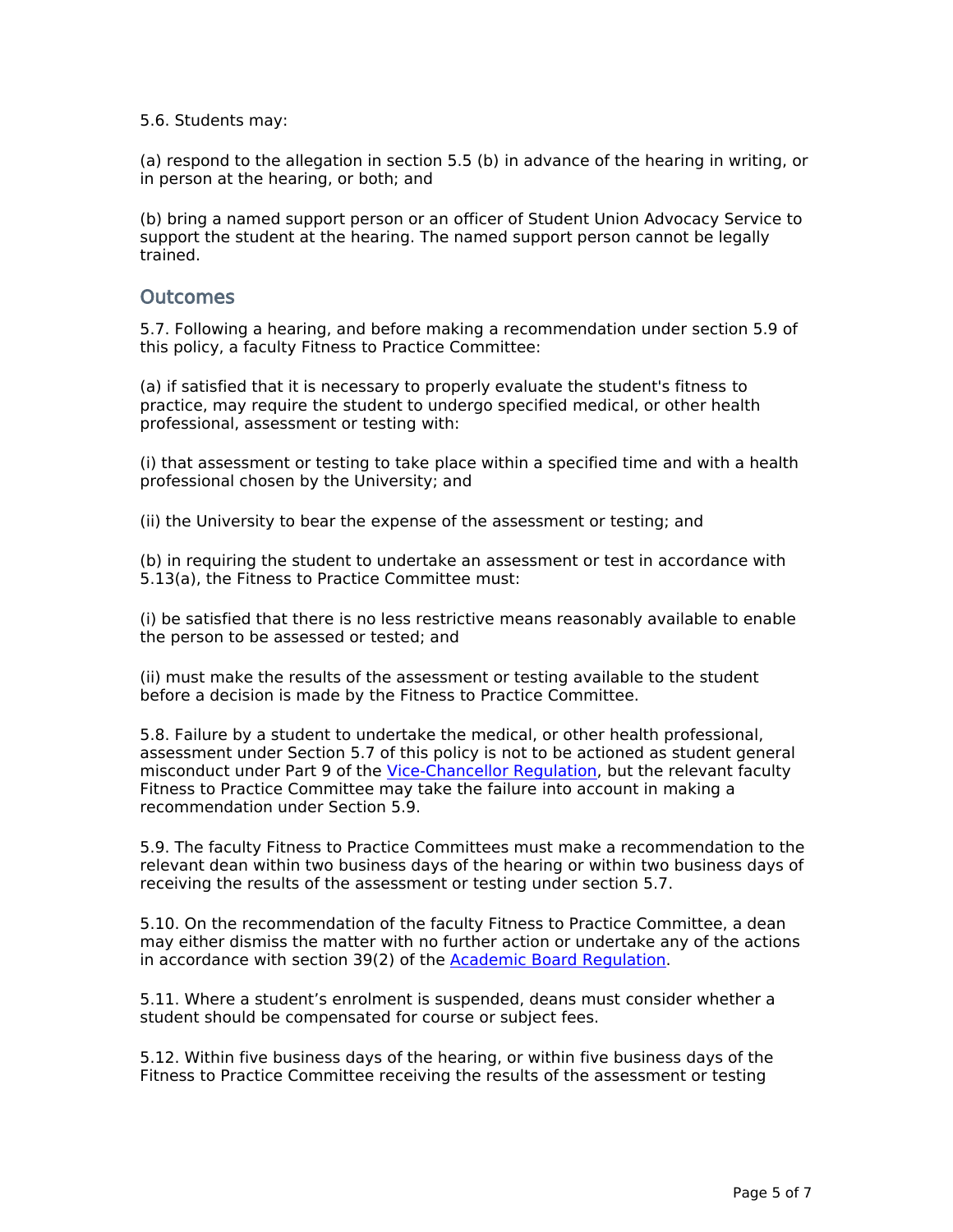under section 5.7, a dean must notify the student of a decision taken under section 5.8 and any right of appeal under Part 10 of the [Academic](https://about.unimelb.edu.au/strategy/governance/regulatory-framework/legislative-framework) [Board](https://about.unimelb.edu.au/strategy/governance/regulatory-framework/legislative-framework) [Regulation.](https://about.unimelb.edu.au/strategy/governance/regulatory-framework/legislative-framework)

5.13. Breaches of fitness to practice rules are to be recorded as breaches of fitness to practice rules and are not to be recorded as either student general or academic misconduct.

## **6. Roles and responsibilities**

| Role/Decision/Action                                                                                                                                                                                                                                                                                                                                                                                   | Responsibility            | Conditions and<br>limitations                                                                |  |
|--------------------------------------------------------------------------------------------------------------------------------------------------------------------------------------------------------------------------------------------------------------------------------------------------------------------------------------------------------------------------------------------------------|---------------------------|----------------------------------------------------------------------------------------------|--|
| Specify course /<br>$\bullet$<br>subjects to which<br>this policy applies<br><b>Establishes faculty</b><br>$\bullet$<br>fitness to practice<br>officer and<br>committee<br>Ensures applicant<br>$\bullet$<br>and student<br>notification and<br>student consent<br>Makes decision<br>$\bullet$<br>based on faculty<br>committee<br>recommendation<br>Informs student of<br>outcome and appeal<br>right | Dean                      | In accordance with this<br>policy                                                            |  |
| Maintains Schedule 1                                                                                                                                                                                                                                                                                                                                                                                   | <b>Academic Secretary</b> | In accordance with this<br>policy                                                            |  |
| Endorses the course or<br>subject fitness to practice<br>statement as compliant<br>with this policy                                                                                                                                                                                                                                                                                                    | <b>Academic Secretary</b> |                                                                                              |  |
| Approves the registration of<br>the course or subject in<br>Schedule 1 of this policy                                                                                                                                                                                                                                                                                                                  | Academic Board            | Approved courses and<br>subjects must fall within<br>the section 2.1 scope of<br>this policy |  |

## **7. Definitions**

**"fitness to practice concern"** means a concern that a student may potentially, or has, breached one or more of the fitness to practice rules.

**"professionally accredited"** means that a course or subject meets essential criteria in the training and education of its students in the relevant professional discipline, and that graduates from that discipline achieve the professional competencies and learning outcomes necessary for entry into the relevant level of professional practice. Professional accreditation can be either regulated or non-regulated by legislation. Governments, on behalf of the public, regulate some professions where they wish to assure public safety and designate authority for bodies to accredit professions. In